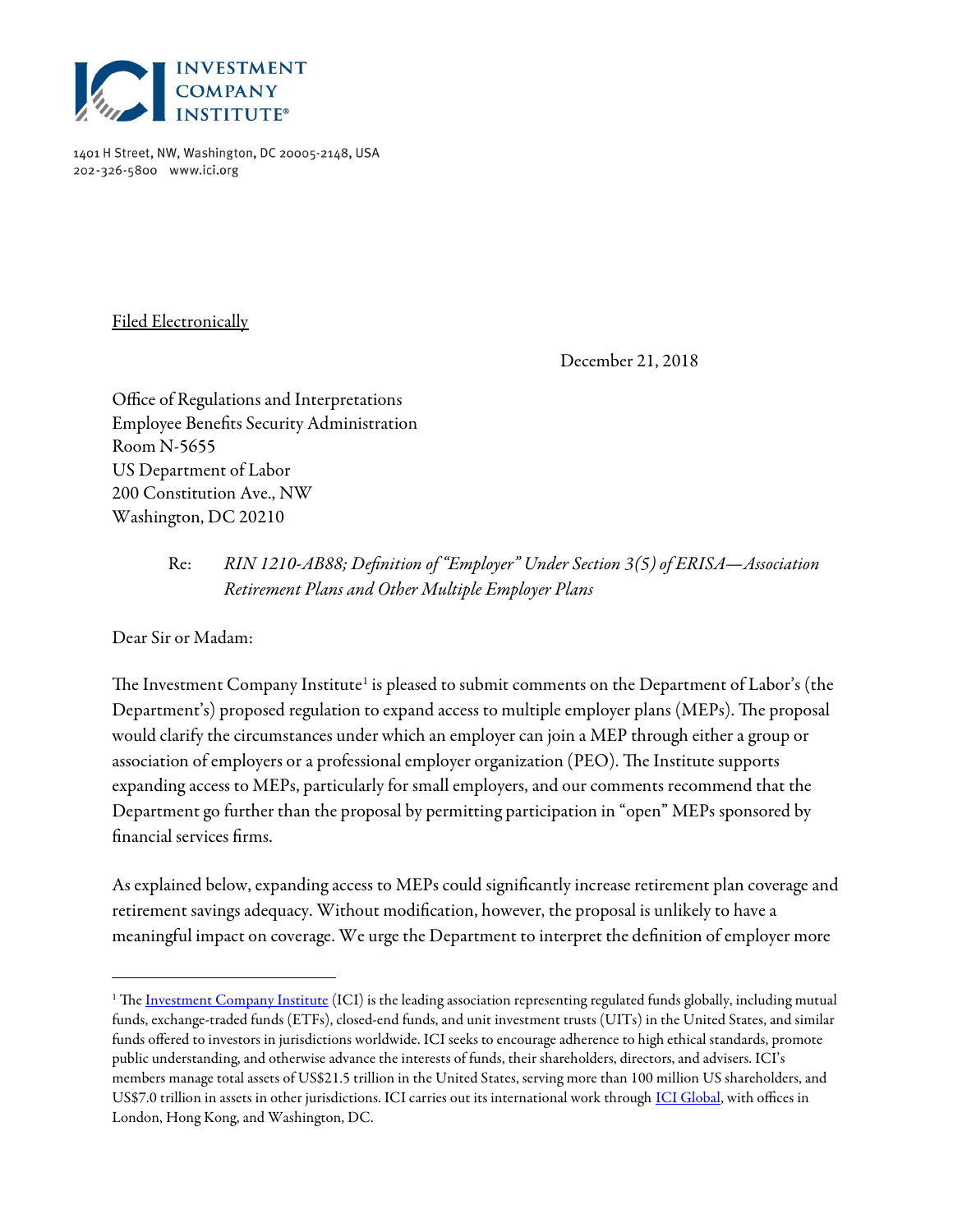US Department of Labor December 21, 2018 Page 2 of 10

 $\overline{a}$ 

broadly, specifically by expanding the category of persons able to act indirectly in the interest of employers, within the meaning of section 3(5) of ERISA. Such an interpretation would be within the Department's statutory authority and would be consistent with the Department's interpretations with respect to PEO- and state-sponsored MEPs. Any concerns the Department may have with respect to permitting MEP sponsorship by financial services firms can be mitigated by using established methods for ensuring both the legitimacy and qualifications of the MEP sponsor and protection from conflicts of interest. Failure to expand the interpretation as recommended likely will result in market distortions and inefficiencies, to the detriment of retirement savers.

Set forth below is a detailed explanation of our comments. After a discussion of the benefits of expanded use of MEPs in Section I and an overview of the proposal in Section II, Section III explains why permitting financial services firms to sponsor open MEPs is critical to accomplishing the proposal's intended purpose. In particular, our letter provides support for the Department's broad authority to construe the meaning of "employer" under ERISA, explains why our recommended interpretation would be consistent with other Department positions, illustrates that financial services firms offer unique qualifications that make them ideal candidates to sponsor MEPs, and describes why the proposal as currently drafted is unlikely to have a significant impact on coverage.

#### I. Expanded Use of MEPs Would Provide Significant Benefits

In the proposal, the Department explains that "[e]xpanding access to workplace retirement plans is critical to helping more American workers financially prepare to retire." We strongly agree, particularly with respect to workers at small businesses (those with fewer than 100 employees)—the employer segment most in need of solutions to encourage retirement plan sponsorship.<sup>2</sup>

Small businesses often face particular challenges in establishing and maintaining retirement plans. Studies have found that concern about administrative costs and burdens are a significant reason that more small businesses do not offer retirement plans. Small employers maintaining their own plan are required to prepare their own plan documents, summary plan descriptions and other participant disclosures, file individual Form 5500s, obtain a separate financial audit, and establish a single trust. Because of the fixed administrative costs of sponsoring a plan, small plans may not qualify for lower-cost investment options or lower recordkeeping fees. In addition to administrative and compliance burdens, smaller employers may be challenged by the fiduciary responsibility and liability of selecting and monitoring service providers and plan investment options.

<sup>2</sup> According to the National Compensation Survey (March 2018), 55 percent of workers at employers with fewer than 100 workers are covered by a pension plan (DB, DC, or both), while 86 percent of workers at employers with 100 workers or more are covered by a pension plan (DB, DC, or both). The survey is available at:

www.bls.gov/ncs/ebs/benefits/2018/ownership/civilian/table02a.htm. For a discussion of how pension coverage varies by plan size, see Brady and Bogdan, "Who Gets Retirement Plans and Why, 2013," ICI Research Perspective 20, no. 6 (October 2014), available at www.ici.org/pdf/per20-06.pdf.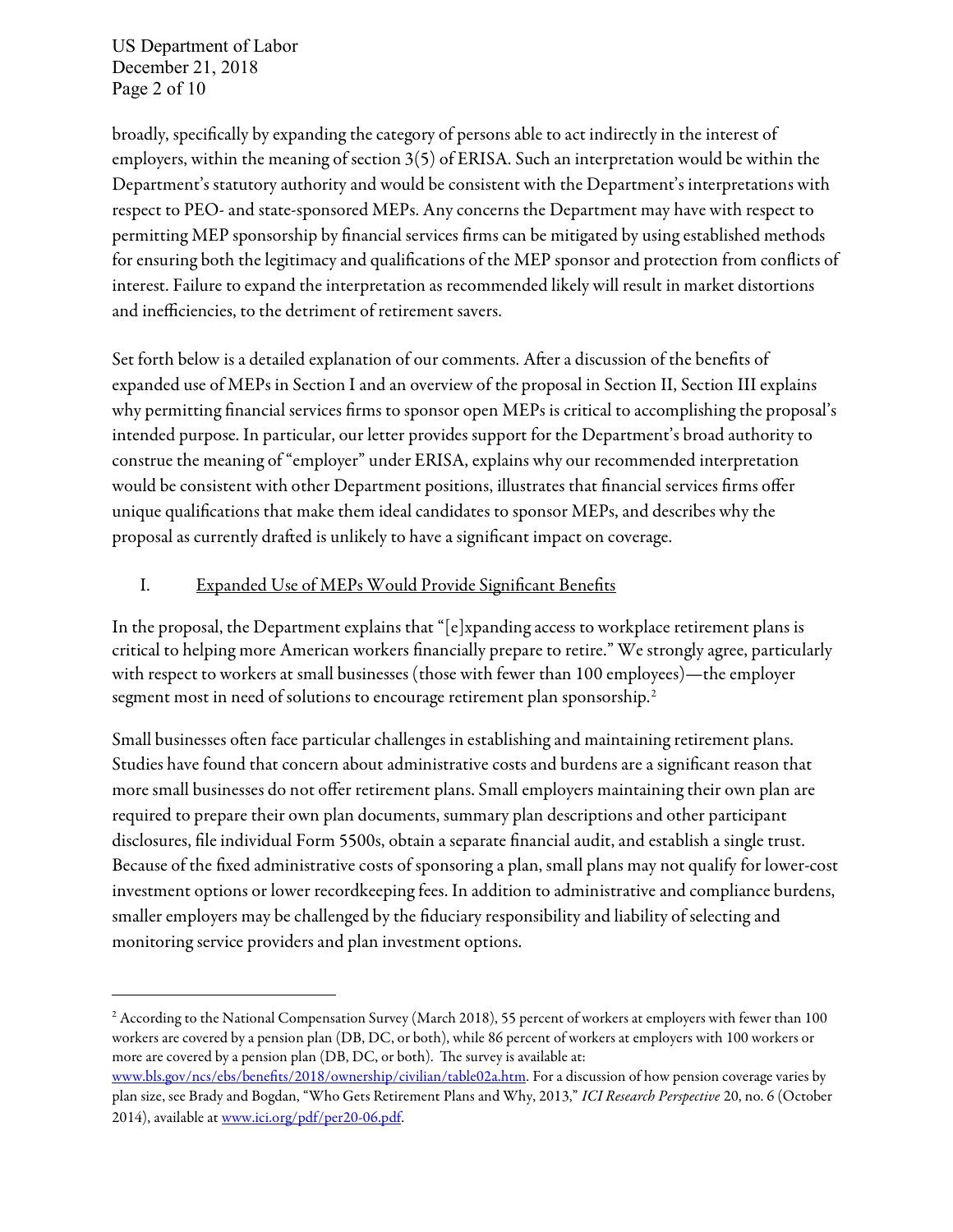US Department of Labor December 21, 2018 Page 3 of 10

By joining a MEP, many small employers could band together to offer their employees access to a  $401(k)$  plan. These plans would spare smaller employers from shouldering all the administrative costs associated with setting up and maintaining a 401(k) plan and give small plans banding together the leverage of a larger asset base to reduce investment fees for their participants. They may even encourage some small employers to offer plans because doing so would be easier (for example, the MEP provider could handle preparation and maintenance of plan documents, participant notices and disclosures, annual report filing and audit requirements on behalf of the group, rather than each employer doing these things on its own). Fiduciary responsibility for selecting and monitoring investment options and other service providers could be allocated to the MEP sponsor as well.

But the Department's guidance to date has precluded unrelated employers from pooling assets and participants under a single plan.<sup>3</sup> The proposal would continue to prevent the use of truly open MEPs by carrying on the "group or association" requirement, with the limited exception of PEO-sponsored plans. In our view, the limited availability of MEPs under the proposed rule will do little to expand coverage or improve retirement security. We urge the Department to reconsider its interpretation of the definition of "employer" under ERISA section 3(5) so that otherwise unrelated employers can participate in MEPs sponsored by well-regulated financial services firms acting in the interest of the participating employers.

#### II. Overview of Proposal

The proposal would explain, and somewhat expand, the circumstances under which a group or association of employers or a PEO can constitute an "employer" under section 3(5) of ERISA for purposes of establishing and maintaining an individual account "employee pension benefit plan" under section  $3(2)$  of ERISA. The proposal also would permit certain working owners without employees to participate in a MEP sponsored by a group or association. Under the proposal, a "bona fide group or association of employers" and a "bona fide professional employer organization" would be deemed to be able to act in the interest of an employer under section 3(5), and thereby sponsor a defined contribution MEP, by satisfying certain enumerated criteria.

The criteria for a "bona fide group or association of employers" to exist include requirements such as having:

- at least one substantial business purpose unrelated to offering and providing MEP coverage,
- a formal organizational structure,

- control of the plan and other activities of the group, and
- a commonality of interest in terms of either a common trade, industry, or line of business or geographic commonality limited to being in the same state or metropolitan area.

<sup>&</sup>lt;sup>3</sup> See, e.g., DOL Advisory Opinions 2012-03A and 2012-04A (guidance analyzing when an entity may establish a single ERISA plan that covers multiple employers). Most of the guidance addresses associations, but some addresses other types of organizations (e.g., financial institutions, franchises, employee leasing and professional service organizations).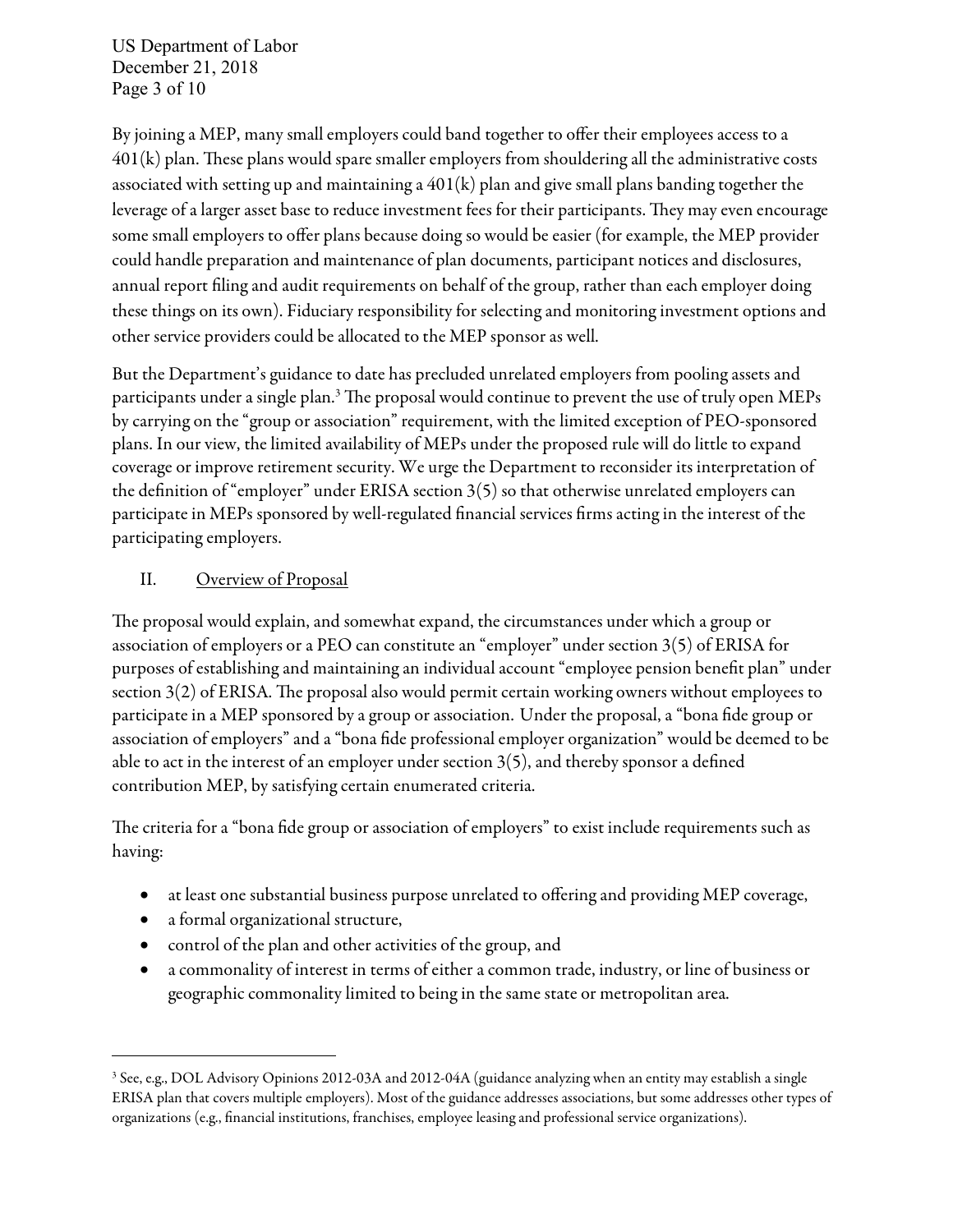US Department of Labor December 21, 2018 Page 4 of 10

 $\overline{a}$ 

The proposal specifically excludes from a "bona fide group or association of employers" a group or association that is formed by a bank or trust company, insurance issuer, broker-dealer, or other similar financial services firm (except to the extent that such an entity participates in the group or association in its capacity as an employer member of the group or association).

The criteria for a "bona fide professional employer organization"<sup>4</sup> to exist include, among other things, that the organization:

- performs "substantial employment functions" on behalf of its client employers, and maintains adequate records relating to such functions, and
- has substantial control over the functions and activities of the MEP, as the plan sponsor, the plan administrator, and a named fiduciary.

The criteria relevant to whether a PEO performs substantial employment functions on behalf of its client employers include the PEO being responsible for (among other things): payment of wages; reporting and withholding federal employment taxes; recruiting, hiring and firing; determining employee compensation; providing workers' compensation coverage; certain integral human resources functions; and certain regulatory compliance functions. The proposal states that the presence of a single criterion alone may, depending on the facts and circumstances of the particular situation and the particular criterion, be sufficient to satisfy the "substantial employment functions" requirement.<sup>5</sup>

# III. Permitting Financial Services Firms to Sponsor Open MEPs Is Critical to Accomplishing the Proposal's Purpose

The Department must reconsider the proposal's narrow interpretation of who can act in the interest of an employer in sponsoring a plan if the regulation is to meet its intended purpose of expanding access to workplace retirement plans. Under such a reconsideration, the Department should permit financial services firms to act in the interest of otherwise unrelated employers in sponsoring a MEP.

# A. The Department has broad authority to construe the meaning of "employer"

The definition of employer under section  $3(5)$  of ERISA does not compel the Department's narrow interpretation that only a bona fide group or association of employers or a bona fide PEO can act in the interest of employers in sponsoring a plan. An "employer" under section 3(5) includes "any person acting directly as an employer, or *indirectly in the interest* of an employer, in relation to an employee benefit plan; and *includes* a group or association of employers acting for an employer in such capacity"

<sup>4</sup> A professional employer organization (PEO) is described as a human-resource company that contractually assumes certain employer responsibilities of its client employers.

 $^5$  The proposal also provides a safe harbor under which a PEO shall be considered to perform substantial employment functions on behalf of its client employers if the organization meets any five or more of the enumerated criteria. In addition, certain "certified professional employer organizations" (CPEOs) as defined in section 7705(a) of the Internal Revenue Code could also meet a separate safe harbor for the "substantial employment functions" requirement.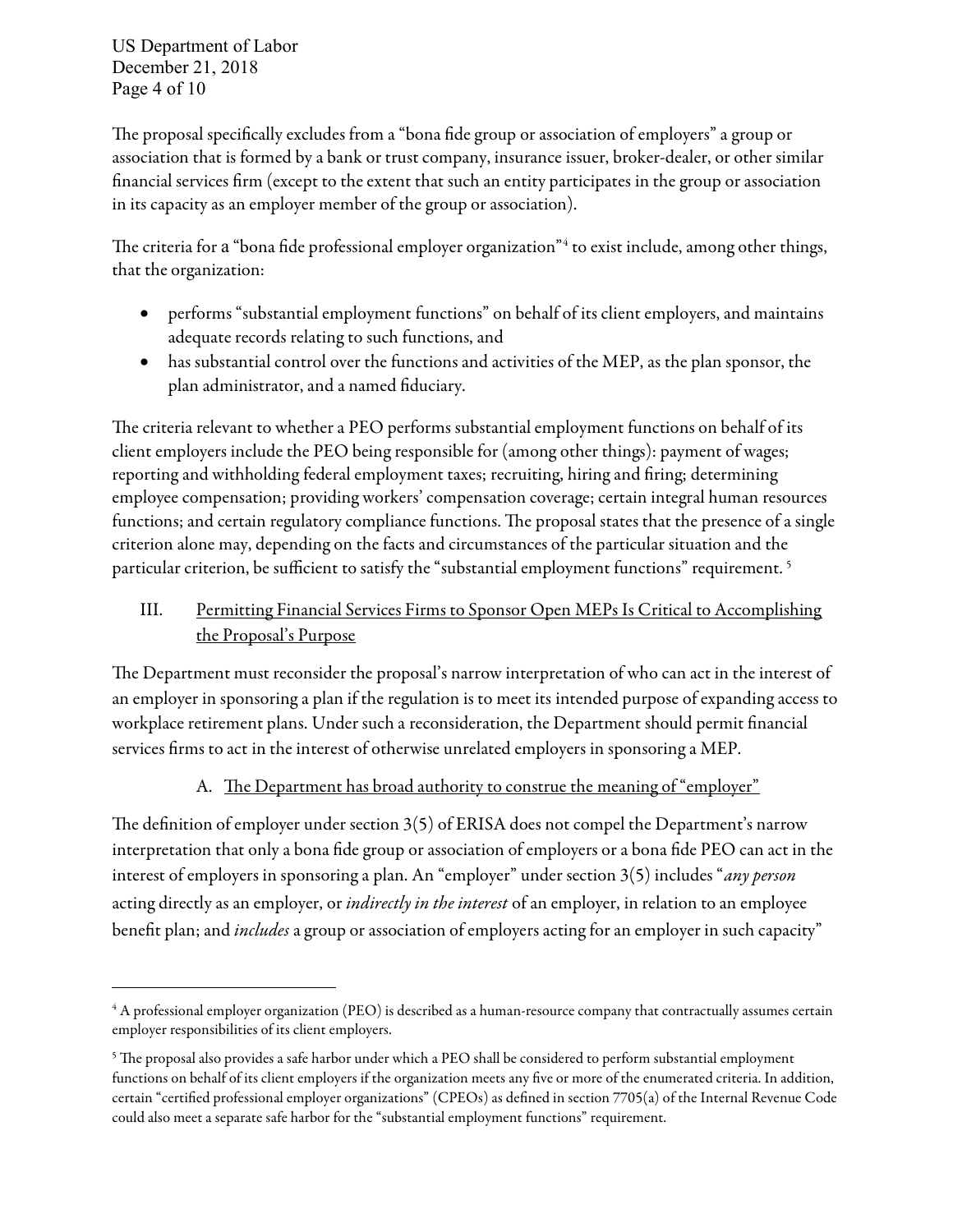US Department of Labor December 21, 2018 Page 5 of 10

(emphasis added). The definition by its terms *includes* a group or association of employers, but is not *limited to* a group or association of employers. In addition, the language "*any person* acting . . . indirectly in the interest of an employer" (emphasis added) could be interpreted much more broadly than the Department has indicated.

In the proposal, the Department permits a PEO to sponsor a MEP by acting in the interest of its client employers. We assert that financial services firms that offer retirement plans can similarly act in the interest of client employers. PEOs and financial services firms that are retirement plan providers are both for-profit enterprises. While PEOs may typically offer additional services to its clients, the proposal states that the presence of a single substantial employment function performed by the PEO on behalf of client employers could alone be sufficient to satisfy the substantial employment function requirement. This renders arbitrary the proposal's focus on PEOs to the exclusion of other retirement plan providers.<sup>6</sup>

The offering and maintenance of a retirement plan arguably is a substantial employment function that can be performed by enterprises other than PEOs. This is particularly true of a financial services firm acting as the MEP's plan administrator and named fiduciary. These are meaningful roles with significant responsibilities and liabilities otherwise assumed by the employer sponsor in a single employer plan.

More broadly, service providers and individuals act and perform employer-type functions on behalf of employers regularly in significant ways, with such duties and responsibilities established by contract. The search for extrinsic evidence relating to whether an entity is more or less like the "real" employer (in the criteria for when a PEO can sponsor a MEP) is irrelevant. PEOs are no more qualified to serve as MEP sponsors than other firms simply because they perform payroll functions. Like financial services firms, PEOs are business enterprises that are otherwise unaffiliated with the employer clients that hire them to perform a service or multiple services related to employment and benefits. A PEO in this context has no inherent representational interest with respect to the client that is distinguishable from a financial services firm hired by an employer to establish and maintain a retirement plan.

## B. The Department's narrow interpretation cannot be reconciled with its prior interpretations regarding state-run MEPs

In Interpretive Bulletin 2015-02 (the "IB"), the Department took a much broader view of who can act in the interest of an employer under section 3(5) of ERISA, expressing the view that a state could sponsor a MEP that is essentially an "open" MEP. The IB asserts that "a state has a unique representational interest in the health and welfare of its citizens that connects it to the in-state employers that choose to participate in the state MEP and their employees, such that the state should be considered to act indirectly in the interest of the participating employers."<sup>7</sup> While this type of

 $^6$  In the context of MEPs sponsored by a group or association of employers, DOL's requirement that there be at least one other substantial business purpose of the group (aside from providing retirement benefits) also seems arbitrary.

<sup>7</sup> 80 Fed. Reg. 71939 (November 18, 2015).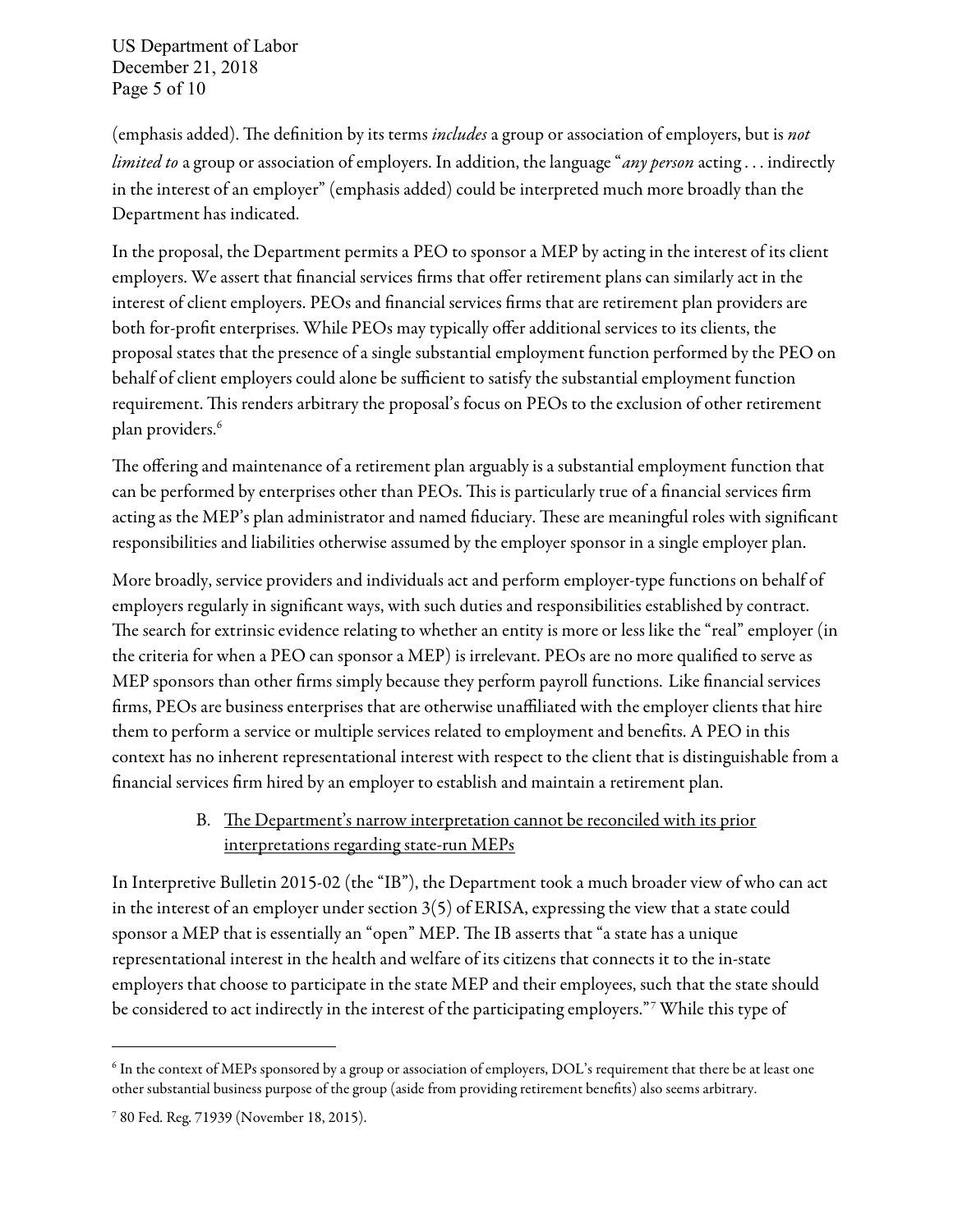US Department of Labor December 21, 2018 Page 6 of 10

"unique representational interest" may distinguish a state from business enterprises that provide retirement plan services, it represents a fairly broad interpretation of the statutory language relating to acting in the interest of employers—for only one type of sponsor that arguably does not warrant such special treatment—and unjustifiably creates an unfair competitive advantage for states wanting to enter an otherwise private-sector marketplace.

Beyond this "unique representational interest," we question whether the special treatment conferred on states for purposes of sponsoring open MEPs is justified. As we noted in our January 2016 comment letter relating to the IB, $^8$  the IB appears to make unsupported assumptions about a state's qualifications, expertise, and ability to operate free of conflicts in offering private-sector retirement solutions. Moreover, in the context of a MEP, where the full range of ERISA fiduciary obligations would apply to the MEP sponsor, we see no justification for treating a would-be state MEP sponsor differently from a would-be private-sector open MEP sponsor. Both would be subject to the same consequences in the case of fiduciary breach, although in the case of a state sponsor, the Department acknowledges that state sovereign immunity laws "would have to be evaluated carefully to ensure they do not conflict with ERISA's remedial provisions." $^{\circ}$  This recognition alone suggests that the Department is not fully confident in its decision to single out states for special treatment and there does not appear to be any justifiable reason for permitting only states to sponsor open MEPs.

If the proposal is not expanded to permit financial services firms to sponsor open MEPs, the competitive advantage provided to states through the IB guidance could have serious consequences. At best, excluding private-sector retirement providers from the open MEP market could lead to market distortion and inefficiencies. In the worst case, government options potentially could supplant the vibrant private-sector market for retirement plan products and services. A robust competitive marketplace is crucial to the success of our retirement system, by promoting innovation, better service, and reduced costs. Providing such advantages to government options is likely to result in loss of the flexibility and innovation that characterize the current private retirement system.

As an aside, unrelated to the proposal in question, we note that the Department's position as expressed in the IB—that a state acts in the interest of employers in sponsoring a MEP—directly contradicts the positions of several states that sponsor auto-IRA programs for private-sector workers.<sup>10</sup> These states take the position that their auto-IRA programs are not covered by ERISA because they are not sponsored by any actual employer and because they are "voluntary" for employees within the meaning of the

<sup>8</sup> See Letter from David W. Blass to Office of Regulations and Interpretations, January 19, 2016; available at https://www.ici.org/pdf/16\_ici\_dol\_state\_retirement\_comment.pdf.

<sup>9</sup> 80 Fed. Reg. 71940, footnote 17.

 $10$  For example, Oregon, California, Illinois, Connecticut, and Maryland have enacted and are implementing laws to establish mandatory state-run automatic IRA programs for private-sector employees in the respective states. These states assert that the programs are not covered or preempted by ERISA.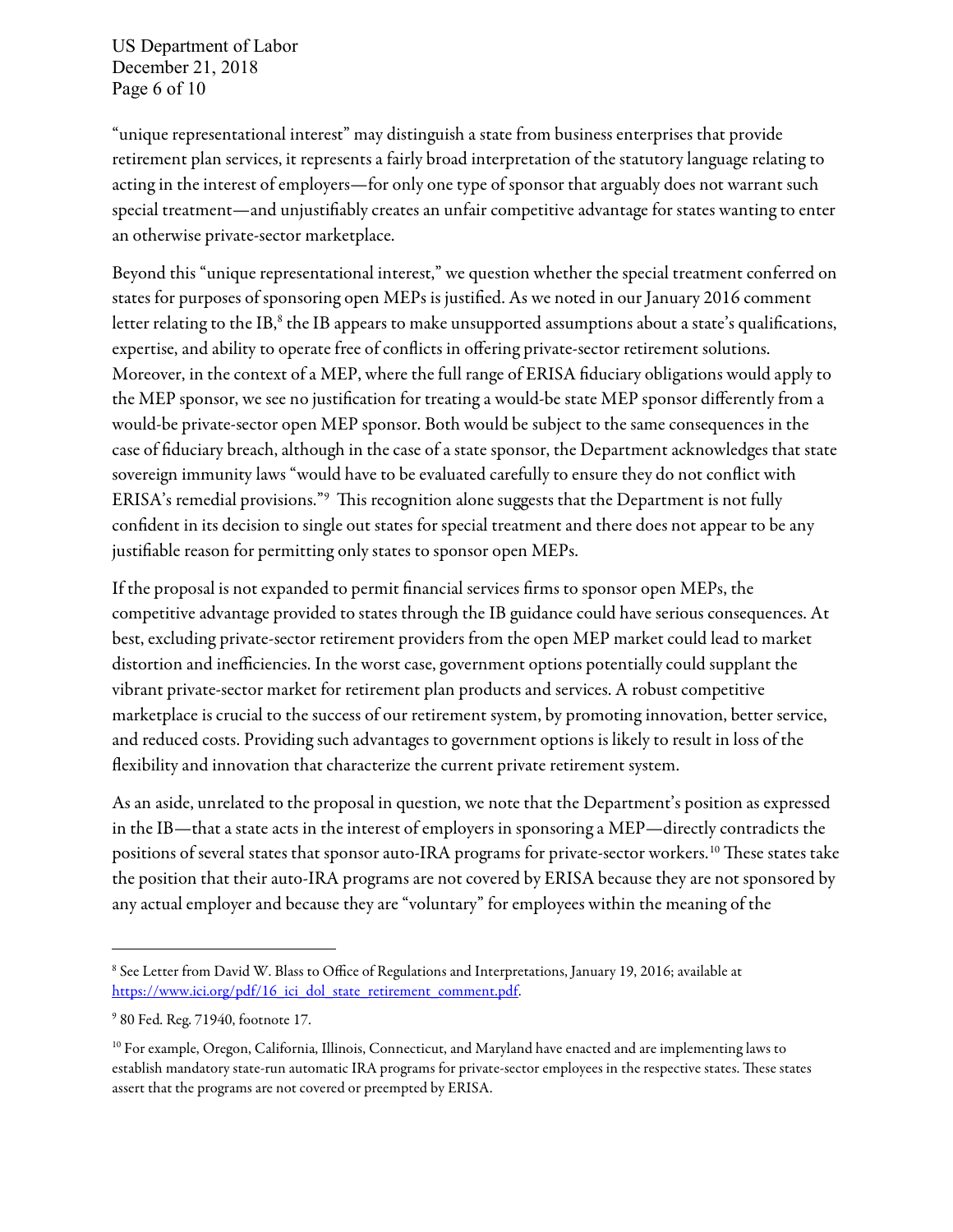US Department of Labor December 21, 2018 Page 7 of 10

Department's payroll-deduction IRA safe-harbor.<sup>11</sup> Contrary to this assertion, we believe that if a state can act in the interest of employers in sponsoring a 401(k) MEP, there is no reason why the state should not also be considered to act in the interest of employers in sponsoring an automatic-enrollment payroll deduction IRA program. Pursuant to Interpretive Bulletin 99-1, employer-established payroll deduction IRAs with automatic enrollment are not "completely voluntary," as required by the safe harbor, and therefore would be covered by ERISA. Where a state acts in the interest of employers to set up such an auto-enrollment IRA program (which, in the private sector, clearly would be covered by ERISA), the program—and importantly, the participating individuals—likewise should be covered by the protections of ERISA. We note that implementing legislation in many of the states provides that the programs shall not be implemented if found to be covered by ERISA. Furthermore, in light of the mandatory nature of these state programs, we believe they are preempted by ERISA—another area disputed by the states. The current lack of Department guidance with respect to the status of these IRA programs is having major ramifications as states continue to implement their programs and additional states consider legislation to establish state-run auto-IRA programs. The Department should take swift action to clear up these significant misinterpretations of the applicable law and guidance.

## C. Financial services firms offer unique qualifications that make them ideal candidates to serve as MEP sponsors

The Department's narrow proposal fails to recognize the unique qualifications and expertise held by financial services firms in the retirement savings area. Financial institutions have the expertise necessary to establish and maintain a retirement plan. In this regard, it is crucial that a MEP sponsor understand the laws and regulations applicable to retirement plans and be prepared to act in accordance with those principles. Financial services firms, and particularly mutual fund companies, are well acquainted with and used to acting in accordance with—fiduciary principles.<sup>12</sup>

If the Department determines to expand the proposal as recommended here, we expect that the Department would want to establish criteria or parameters for determining which financial services firms would be permitted to sponsor a MEP. There are various options for how to define this universe. One approach would be to permit trustees or issuers of individual retirement plans within the meaning of section 7701(a)(37) of the Internal Revenue Code to sponsor MEPs.<sup>13</sup> Indeed, the Department has

<sup>&</sup>lt;sup>11</sup> See DOL Interpretive Bulletin 99-1; 29 CFR §2509.99-1.

 $12$  All investment advisers to registered investment companies, such as mutual funds, must be registered with the SEC under the Investment Advisers Act of 1940.

<sup>&</sup>lt;sup>13</sup> Qualified IRA trustees and issuers include banks, credit unions, or trust companies, or entities that are licensed and regulated by the IRS as a "non-bank" trustee or custodian. Non-bank trustees and custodians are described under Treasury Regulation section 1.408-2(e). For example, a prospective non-bank trustee or custodian must file an application demonstrating that it will meet certain regulatory requirements including that it has the ability to act within accepted rules of fiduciary conduct (demonstrating business continuity, an established location, fiduciary experience, fiduciary procedures,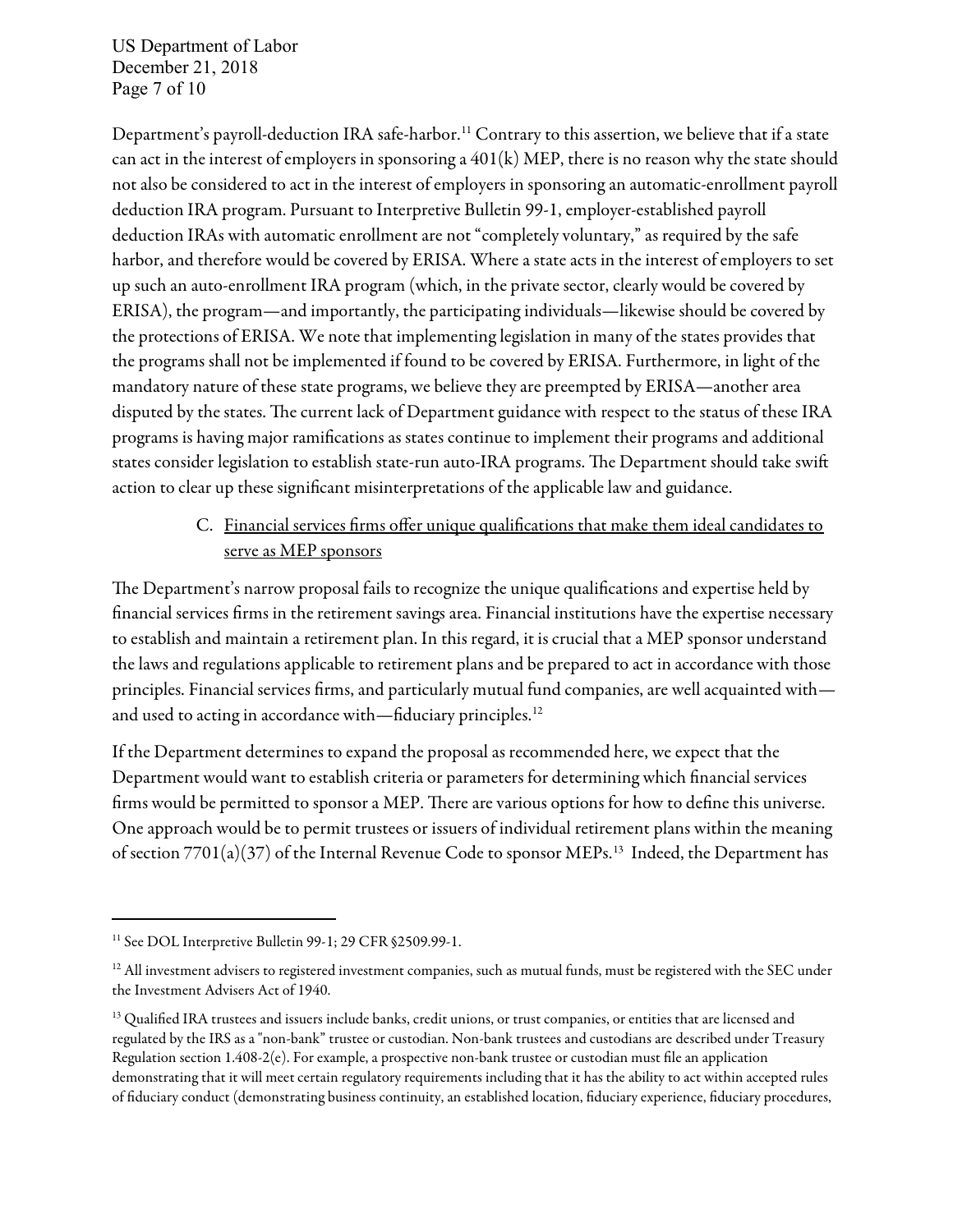US Department of Labor December 21, 2018 Page 8 of 10

relied on this construct in the context of its Abandoned Plan Program. The Department's Abandoned Plan regulation permits qualified IRA trustees to act as Qualified Termination Administrators (QTAs), which essentially allows a financial institution to assume sponsorship of an abandoned plan for purposes of winding down and terminating operation of the plan.<sup>14</sup> As noted by the Department, "[i]n developing its criteria for QTAs, the Department limited QTA status to trustees or issuers of an individual retirement plan within the meaning of section  $7701(a)(37)$  of the Code because the standards applicable to such trustees and issuers are well understood by the regulated community and the Department is unaware of any problems attributable to weaknesses in the existing Code and regulatory standards for such persons."<sup>15</sup> Applying this approach in the context of MEP sponsorship would allow the Department to expand the availability of MEPs, while relying on established regulatory safeguards.

Another approach for consideration would be to restrict the universe of financial services firms to the types of licensed and regulated financial services providers described in the exception for "transactions with independent fiduciaries with financial expertise" under the Department's 2016 final rule defining the term fiduciary under section 3(21) of ERISA.<sup>16</sup> Although subsequently vacated, this rule provided an exception from fiduciary status for advice to a fiduciary of a plan or IRA, with respect to an arm's length transaction, where the plan/IRA fiduciary is (in relevant part):

(A) A bank as defined in section 202 of the Investment Advisers Act of 1940 or similar institution that is regulated and supervised and subject to periodic examination by a State or Federal agency;

(B) An insurance carrier which is qualified under the laws of more than one state to perform the services of managing, acquiring or disposing of assets of a plan;

(C) An investment adviser registered under the Investment Advisers Act of 1940 or, if not registered an as investment adviser under the Investment Advisers Act by reason of paragraph (1) of section 203A of such Act, is registered as an investment adviser under the laws of the State (referred to in such paragraph (1)) in which it maintains its principal office and place of business; or

(D) A broker-dealer registered under the Securities Exchange Act of 1934.

and financial responsibility); the capacity to account for the interests of a large number of individuals; and the fitness to handle retirement funds. In addition, the IRA custodian must allow for regulatory oversight and audits.

<sup>&</sup>lt;sup>14</sup> 29 CFR §2578.1

<sup>15</sup> 71 Fed. Reg. 20821 (April 21, 2006).

<sup>16</sup> 29 CFR §2510.3-21(c)(1)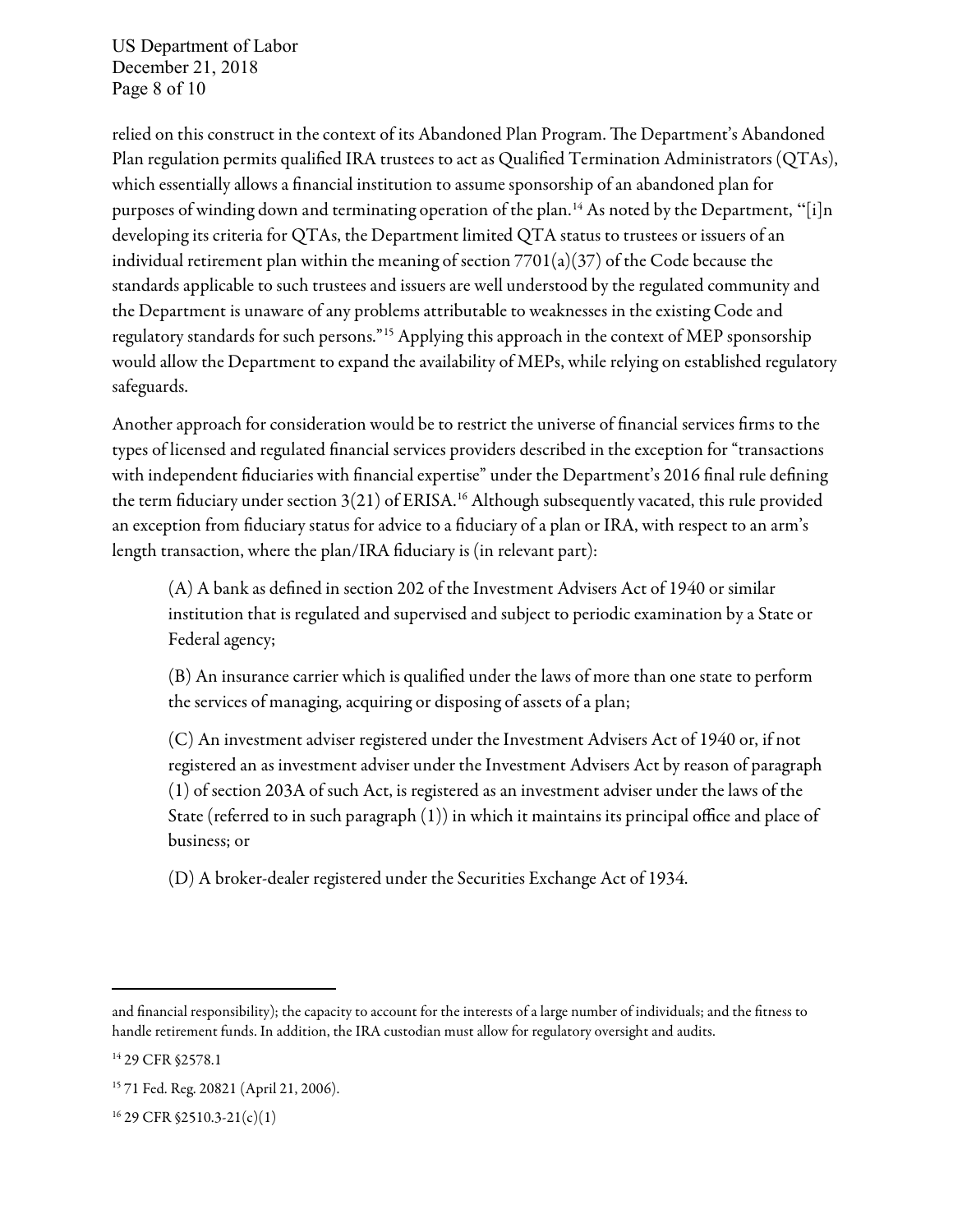US Department of Labor December 21, 2018 Page 9 of 10

In the context of MEPs, it would be reasonable for the Department to similarly conclude that these licensed and regulated financial services firms would have the requisite sophistication, fiduciary capacity, and other qualifications to undertake sponsorship of a plan on behalf of adopting employers.

We understand that, aside from the issue of qualifications and expertise, the Department may have concerns about potential conflicts of interest for financial services firms acting in the capacity of a MEP sponsor. In this respect, it may be necessary to provide new prohibited transaction relief, with appropriate protective conditions, to address these concerns. But the need for prohibited transaction relief and conflict of interest safeguards should not be a barrier to expanding the availability of MEPs. ICI would welcome the opportunity to work with the Department to develop appropriate conditions that will foster a robust competitive marketplace for MEPs.

Finally, although the Department may be hesitant to depart substantially from the Association Health Plan (AHP) regulation finalized in June 2018, we believe there is good reason to distinguish retirement plans.<sup>17</sup> The AHP rule similarly defined the term "employer" under section  $3(5)$  of ERISA for purposes of offering multiple employer health benefit plans to employees, including criteria similar to the retirement plan proposal for the existence of a "bona fide group or association" of employers. Those criteria included conditions requiring the group or association to have at least one substantial business purpose unrelated to providing health insurance coverage (or other benefits) and prohibiting health insurance issuers from constituting a bona fide group or association. The concerns historically expressed by the Department, however, with respect to multiple employer welfare arrangements (concerns related to the potential for fraud, abuse, mismanagement, and underfunding) would be less likely to arise in the context of a defined contribution retirement plan—the assets of which are fully funded, held in trust (typically by an institutional trustee), and invested in regulated investment funds. This is particularly true if qualified MEP sponsors are defined by reference to an established legal framework, such as IRA trustees and issuers, or licensed and regulated financial services firms, as discussed above. As the Department already has departed from the AHP rule in the proposal at issue—by proposing to allow PEO-sponsored retirement MEPs—we believe the Department could likewise justify allowing open MEPs sponsored by financial services firms in the retirement plan context.

#### D. Without changes, the proposal will have little impact on coverage

Without expansion of the proposal as we have recommended herein, the proposal is unlikely to significantly expand retirement plan coverage. As explained above, the proposal excludes a significant and qualified segment of the potential universe of MEP sponsors by prohibiting financial services firms from sponsoring open MEPs, which will negatively impact the health and vibrancy of the marketplace for MEPs. In addition, many small employers and self-employed/non-traditional workers will be le

<sup>17</sup> 83 Fed. Reg. 28912 (June 21, 2018).